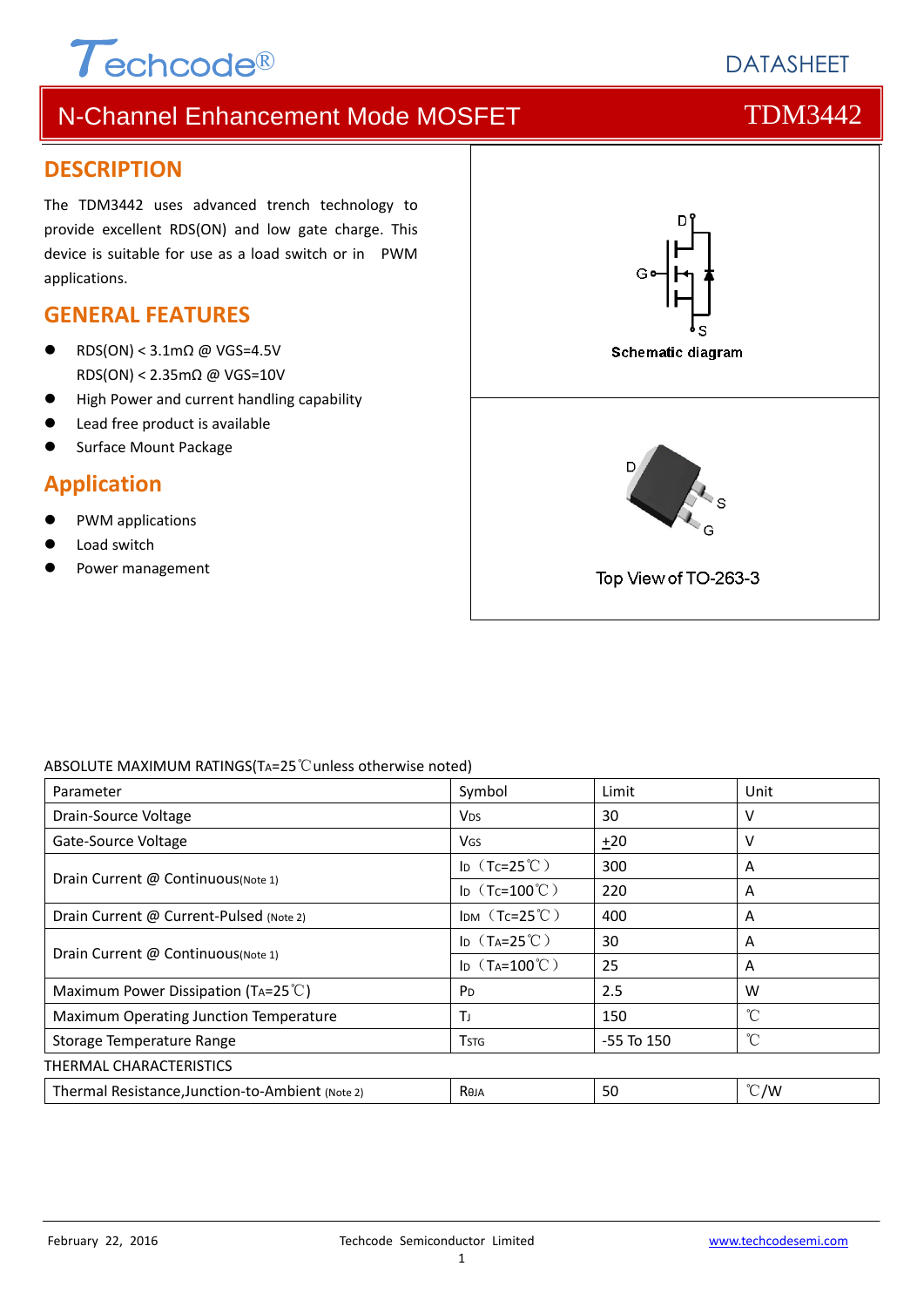

### **ELECTRICAL CHARACTERISTICS (TA=25**℃**unless otherwise noted)**

| Parameter                                 | Symbol                   | Condition                                          | Min                      | Typ            | Max                      | Unit      |  |  |
|-------------------------------------------|--------------------------|----------------------------------------------------|--------------------------|----------------|--------------------------|-----------|--|--|
| OFF CHARACTERISTICS                       |                          |                                                    |                          |                |                          |           |  |  |
| Drain-Source Breakdown Voltage            | <b>BV</b> <sub>DSS</sub> | VGS=0V ID=250µA                                    | 30                       | $\blacksquare$ | $\blacksquare$           | V         |  |  |
| Zero Gate Voltage Drain Current           | <b>IDSS</b>              | VDS=24V, VGS=0V                                    | $\overline{\phantom{0}}$ | $\sim$         | $\mathbf{1}$             | $\mu$ A   |  |  |
| Gate-Body Leakage Current                 | lgss                     | VGS=±20V,VDS=0V                                    | $\overline{a}$           | $\blacksquare$ | ±100                     | nA        |  |  |
| <b>ON CHARACTERISTICS (Note 3)</b>        |                          |                                                    |                          |                |                          |           |  |  |
| <b>Gate Threshold Voltage</b>             | VGS(th)                  | VDS=VGS, ID=250µA                                  | 1.35                     | 1.7            | 2.4                      | $\vee$    |  |  |
| Drain-Source On-State Resistance          | R <sub>DS</sub> (ON)     | VGS=4.5V, ID=15A                                   | L.                       | 2.9            | 3.1                      | $m\Omega$ |  |  |
|                                           |                          | VGS=10V, ID=20A                                    | L.                       | 2.0            | 2.35                     | $m\Omega$ |  |  |
| <b>DYNAMIC CHARACTERISTICS (Note4)</b>    |                          |                                                    |                          |                |                          |           |  |  |
| Input Capacitance                         | Ciss                     | V <sub>DS</sub> =15V,V <sub>GS</sub> =0V, F=1.0MHz | $\overline{\phantom{a}}$ | 2650           | $\mathbb{L}$             | PF        |  |  |
| <b>Output Capacitance</b>                 | Cos <sub>S</sub>         |                                                    | $\overline{a}$           | 1790           | $\overline{\phantom{a}}$ | PF        |  |  |
| Reverse Transfer Capacitance              | Crss                     |                                                    | $\blacksquare$           | 120            | $\blacksquare$           | PF        |  |  |
| <b>SWITCHING CHARACTERISTICS (Note 4)</b> |                          |                                                    |                          |                |                          |           |  |  |
| Turn-on Delay Time                        | $td($ on $)$             | VDS=12V, RL=2.1Ω, VGEN=10V,                        | $\overline{a}$           | 14.3           | $\blacksquare$           | nS        |  |  |
| Turn-on Rise Time                         | tr                       | $RG=2.9 \Omega$ Ip=5.7A                            | $\overline{a}$           | 26             | $\overline{\phantom{a}}$ | nS        |  |  |
| Turn-Off Delay Time                       | td(off)                  |                                                    |                          | 24             | $\overline{\phantom{a}}$ | nS        |  |  |
| <b>Turn-Off Fall Time</b>                 | tf                       |                                                    | $\blacksquare$           | 4.4            | $\sim$                   | nS        |  |  |
| <b>Total Gate Charge</b>                  | Qg                       | VDS=15V, ID=20A, VGS=4.5V                          |                          | 9.2            | $\sim$                   | nC        |  |  |
| Gate-Source Charge                        | Qgs                      |                                                    | $\blacksquare$           | 6              | $\overline{\phantom{a}}$ | nC        |  |  |
| Gate-Drain Charge                         | Qgd                      |                                                    |                          | $\overline{2}$ | $\overline{a}$           | nC        |  |  |
| Body Diode Reverse Recovery Time          | Trr                      | IF=20A, $dl/dt=100A/\mu s$                         | ÷,                       | 21             | $\overline{a}$           | nS        |  |  |
| Body Diode Reverse Recovery Charge        | Qrr                      |                                                    | L.                       | 6.3            | $\overline{a}$           | nC        |  |  |
| DRAIN-SOURCE DIODE CHARACTERISTICS        |                          |                                                    |                          |                |                          |           |  |  |
| Diode Forward Voltage (Note 3)            | <b>V<sub>SD</sub></b>    | VGS=0V,Is=20A                                      | $\blacksquare$           | 0.81           | 1.1                      | $\vee$    |  |  |

NOTES:

1. continue current is limited by bonding wire.

2. Pulse width limited by max. junction temperature.

3. Pulse Test: Pulse Width  $\leq 300$ μs, Duty Cycle  $\leq 2\%$ .

4. Guaranteed by design, not subject to production testing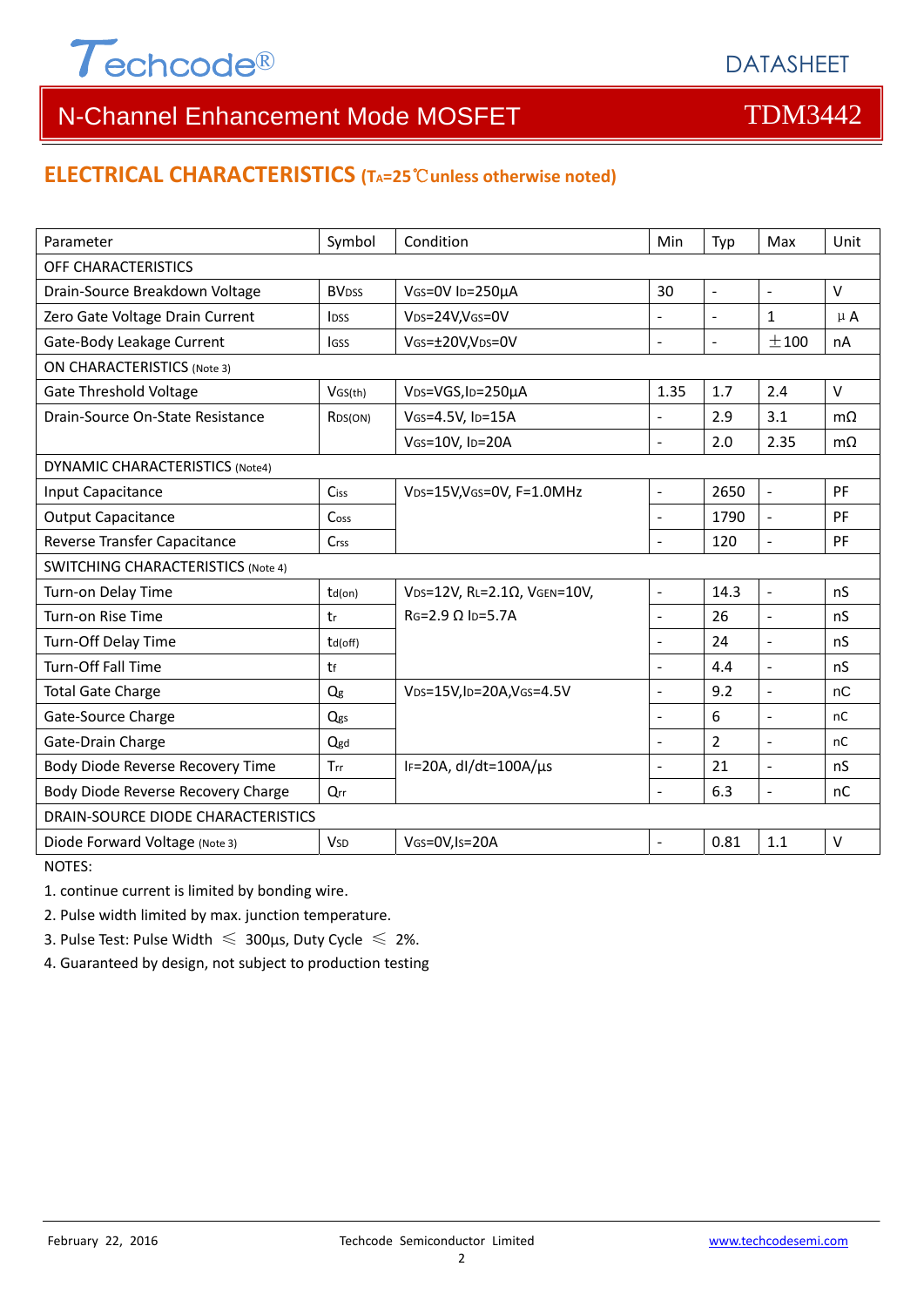

# **Typical Operating Characteristics**

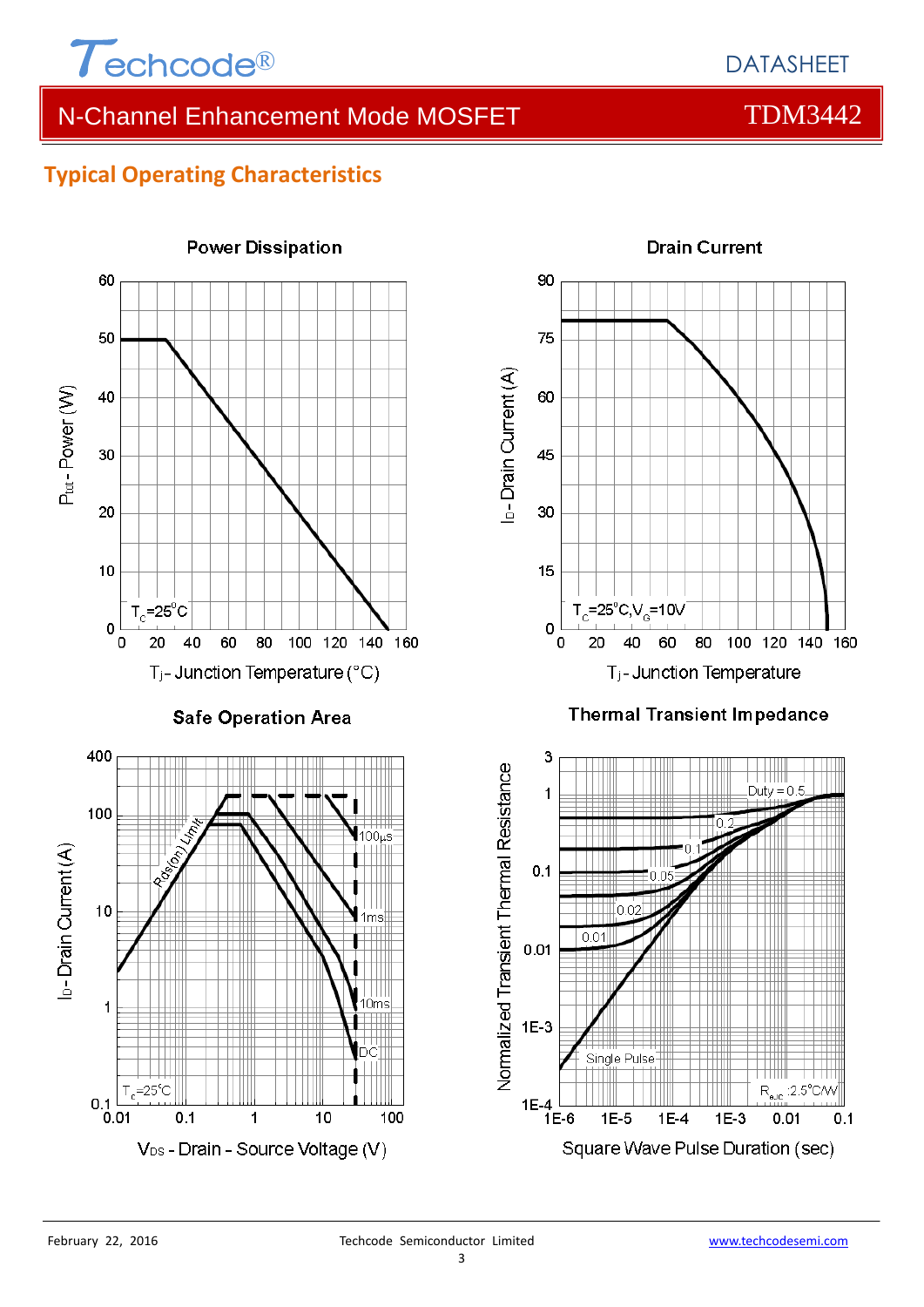

### **Typical Operating Characteristics(Cont.)**



#### **Safe Operation Area**

### **Thermal Transient Impedance**



60

90

l<sub>D</sub>-Drain Current (A)

120

150

 $\mathbf 0$ 

َ0َ

30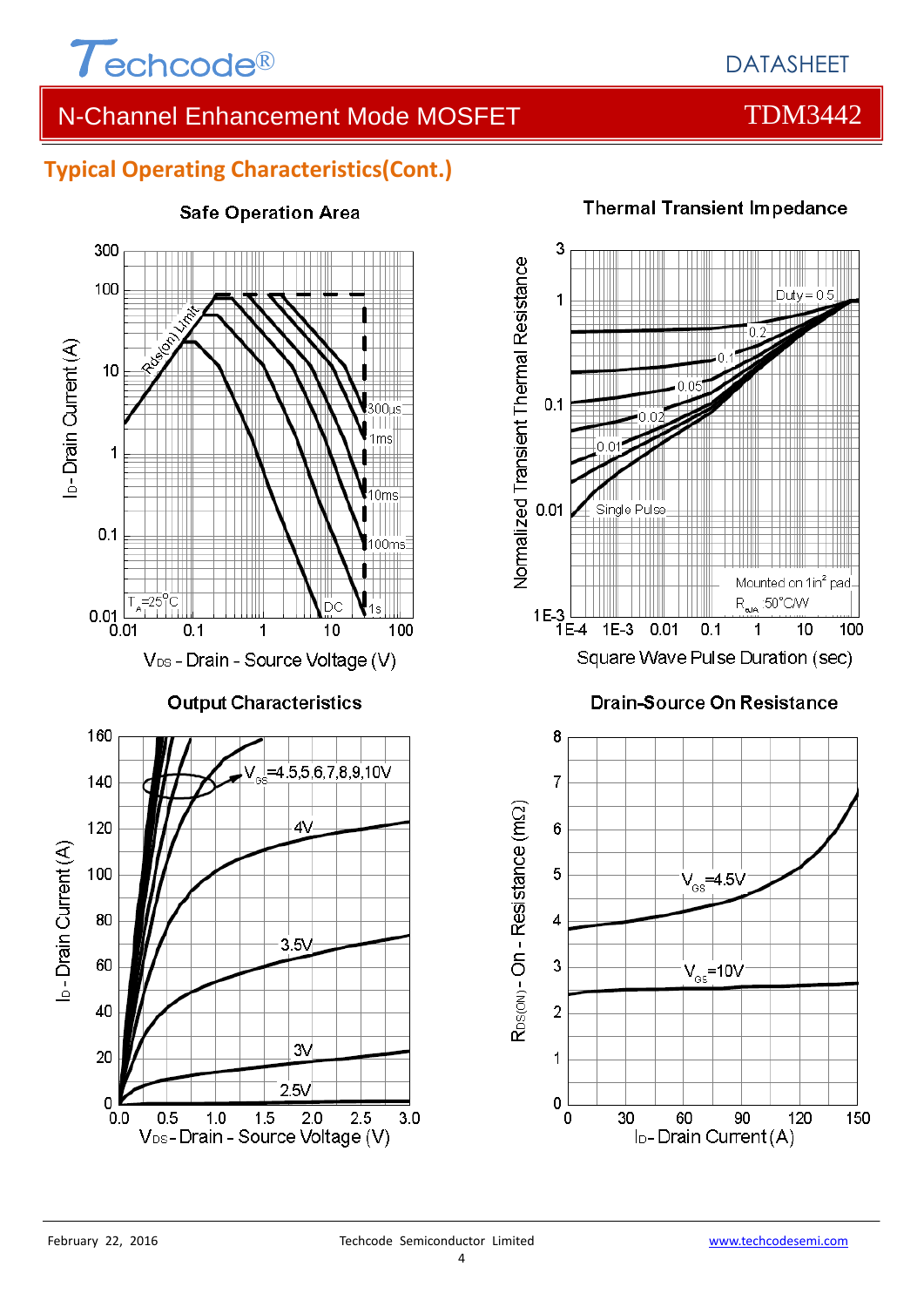

# **Typical Operating Characteristics (Cont.)**



#### Gate-Source On Resistance

# **Gate Threshold Voltage**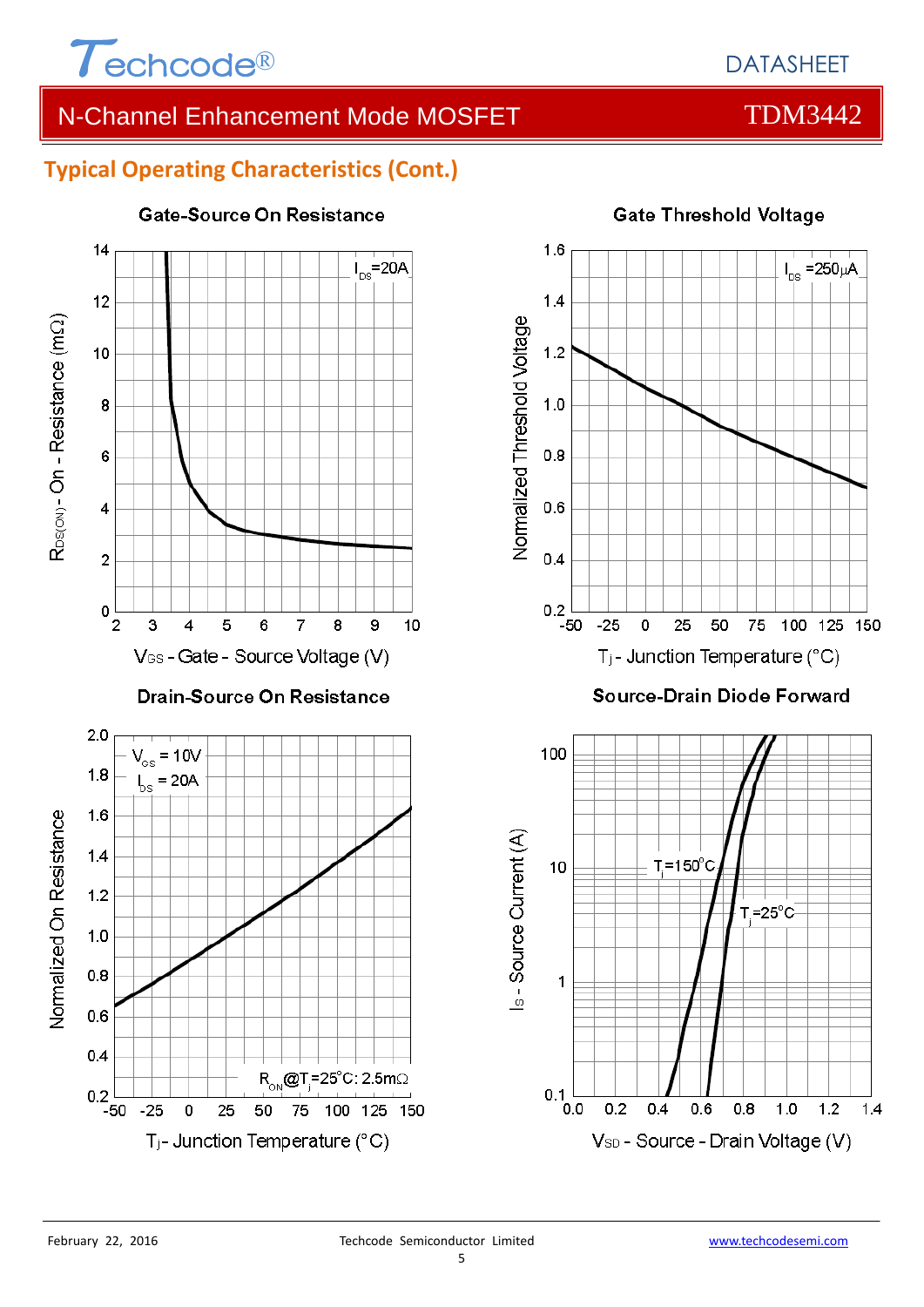

# DATASHEET

# N-Channel Enhancement Mode MOSFET THE TDM3442

# **Typical Operating Characteristics (Cont.)**



 $V_{\alpha\alpha}$  - Gate-Source Voltage (V)



#### **Gate Charge**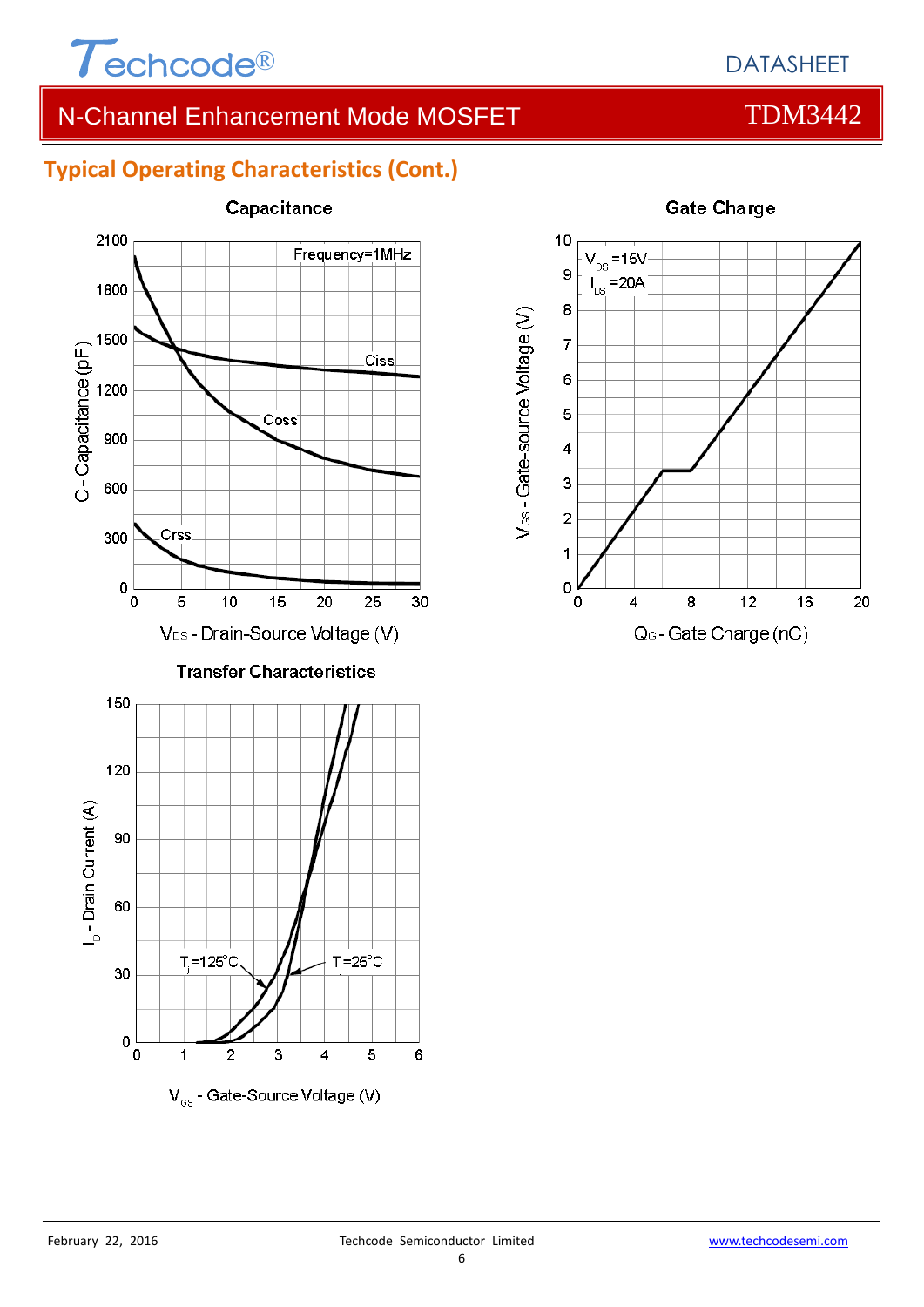

 $\sum$ 

d

<u>না</u>

F

#### TO263-3 Package







#### **RECOMMENDED LAND PATTERN**



UNIT: mm